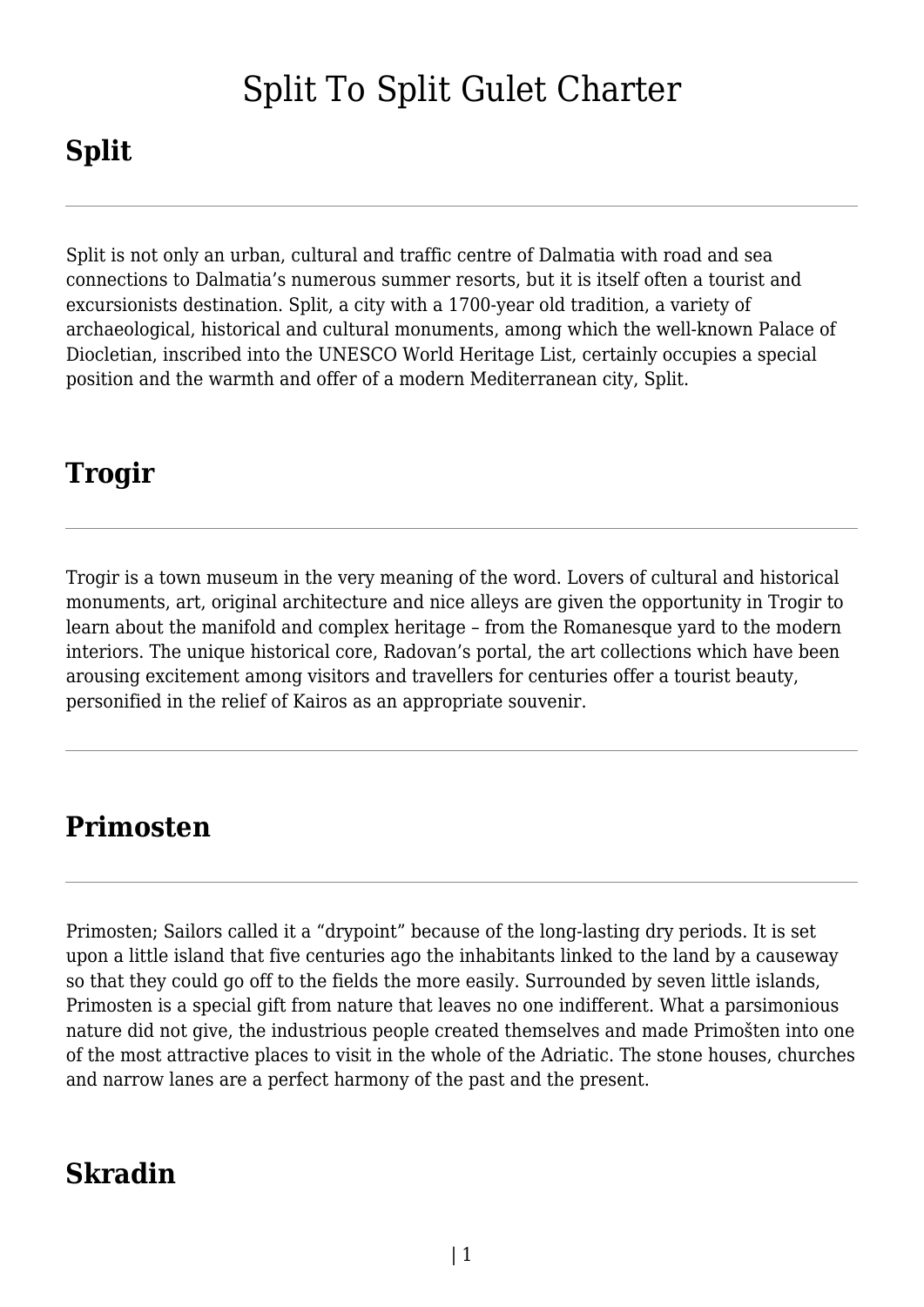Skradin, the headquarters of Krka National Park (proclaimed in 1985 as the seventh national park in Croatia), a spacious, largely unchanged region of exceptional and multifaceted natural value, and includes one or more preserved or insignificantly altered ecosystems. Skradin is one of the oldest Croatian settlements with the status of a town (2nd c. BC). Situated not far from Skradinski Buk, where the Krka river flows with tranquillity, it represents the centre of life from the early ancient times. Located between two wonderful waterfalls Skradinski there is Visovac Lake and the Franciscan monastery on the islet.

### **Zut / Kornati**

The island of Zut, part of the Kornati Archipelago, is between the islands of Pasman and Kornat. The oldest document about fishing trade dates from the end of the 10th century and it shows that the fishing trade in Croatia began on these coasts. There are no permanent settlements on the island, but some fishermen and farmers from Murter have temporary houses on the island. Beautifully cultivated meadows and hillsides are rich with Mediterranean vegetation with more than 300 species of flora and equally rich fauna. The undersea world has more than 250 plant and 300 animal species. It is the area of cultivated fields of vineyards and olive-trees, as well as the area of degraded forms of the flora covering dry habitats.

#### **Telascica**

Thanks to its exceptionally valuable plant and animal life, geological and geomorphological phenomena, valuable colonies of the sea bottom and interesting archaeological heritage this area became protected in 1980 as a Nature Park. Three basic phenomena are certainly the main characteristics of the Nature Park: the unique bay of Telascica is one of the safest, the most beautiful and the largest havens on the Adriatic that includes 25 small bays and 69 km of the well-indented coastline, the cliffs of the island of Dugi Otok or so-called "Stene", rising up to 200 m above the sea level and falling down vertically up to 90 m below the sea level, and finally the salt lake called "Mir" with its curative characteristics.